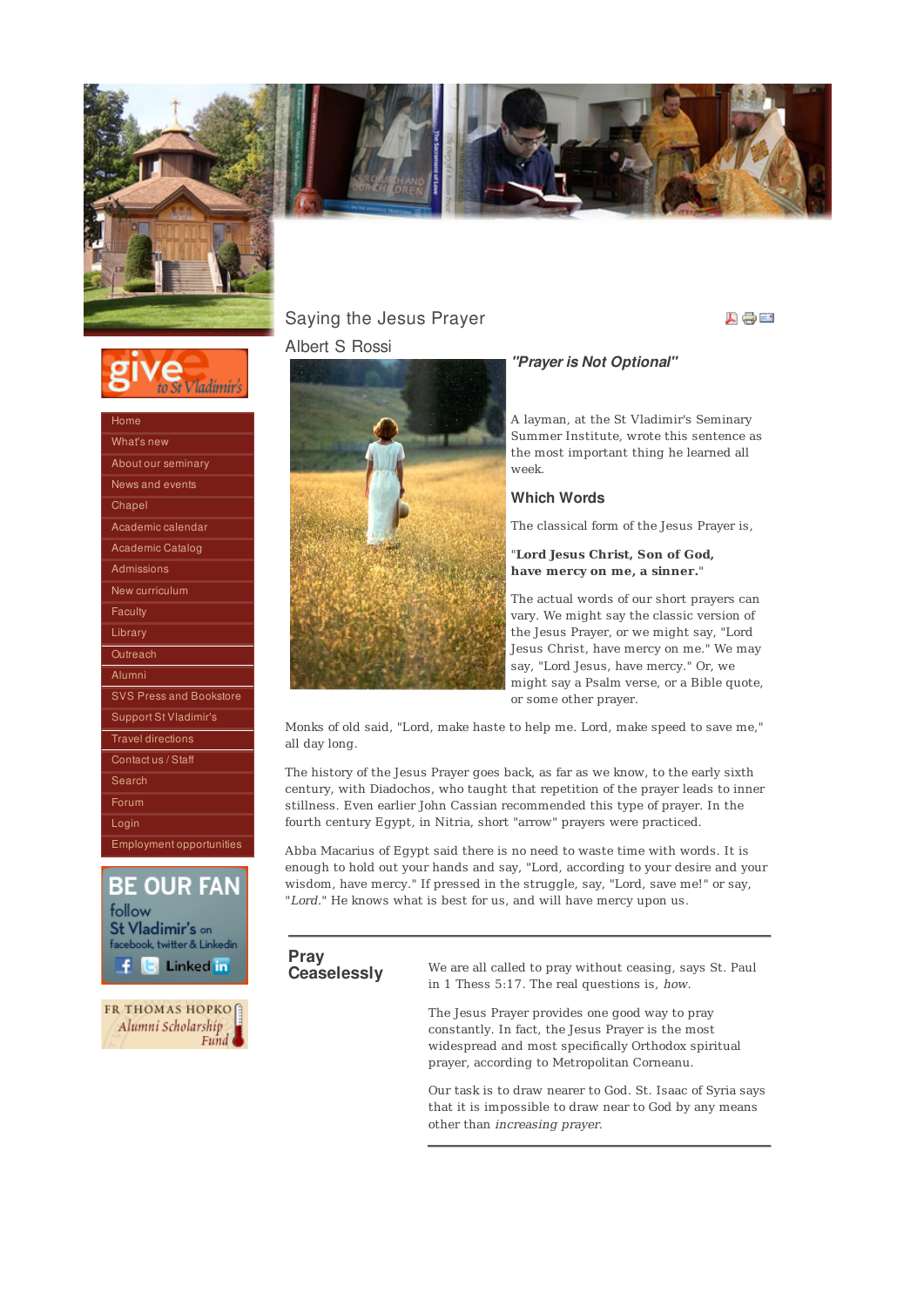| The Power of the<br>Name          | Biblically, knowing a person's name gave power over<br>that person. Name was linked with being. In the Old<br>Testament, God would not disclose His name. In the<br>New Testament, Jesus explicitly gives us God's name,<br>Father, and tells us to use the name in prayer. Jesus<br>gives us access to the Godhead through the name.                                                                                                                                                                                                                                                                                                                                                           |
|-----------------------------------|-------------------------------------------------------------------------------------------------------------------------------------------------------------------------------------------------------------------------------------------------------------------------------------------------------------------------------------------------------------------------------------------------------------------------------------------------------------------------------------------------------------------------------------------------------------------------------------------------------------------------------------------------------------------------------------------------|
|                                   | Jesus told His Apostles that they hadn't really used His<br>Name in prayer enough. "Hitherto you have asked<br>nothing in My Name; ask and you will receive, that your<br>joy may be full" (Jn 16:23).                                                                                                                                                                                                                                                                                                                                                                                                                                                                                          |
| <b>Hidden</b><br><b>Martyrdom</b> | Trying to pray repetitively is an inner asceticism.<br>According to St Ignatius Brianchaninov, trying to pray<br>without ceasing is a "hidden martyrdom."                                                                                                                                                                                                                                                                                                                                                                                                                                                                                                                                       |
|                                   | A casual, but profound, example of this came to a small<br>group of high school students. They were visiting a<br>home for unwed mothers. The woman who directs the<br>home spoke to them for a half hour. Because the woman<br>sensed that the students were wondering about her own<br>faith commitment, she said, "Well, you have been here<br>30 minutes and I have prayed 15 times." She hadn't<br>been out of their sight, nor out of their conversation. Yet,<br>during the active interchange, this woman found the<br>desire, attention, and time, to shoot 15 "arrow" prayers<br>to God. That's keen vigilance. That's a hidden<br>martyrdom, especially when attempted all day long. |
|                                   | Prayer requires super-human courage, given the<br>atmosphere of the world today. The whole ensemble of<br>natural energies is in opposition. So says Sophrony.                                                                                                                                                                                                                                                                                                                                                                                                                                                                                                                                  |
|                                   | Lions may not eat us for the sake of the Gospel. Rather,<br>our call to martyrdom takes the form of being attentive<br>to the present moment, relying upon God's power<br>always, and doing His will. Our call to martyrdom may<br>not be any easier than death by violence.                                                                                                                                                                                                                                                                                                                                                                                                                    |
| Who can Say the<br>Prayer         | Clearly, the Jesus Prayer is not only for monks. We are<br>told that the prayer is for cab drivers, social workers,<br>business persons, teachers, professional baseball players<br>(not necessarily used to win a game), psychiatrists. We<br>use the Jesus Prayer to do God's will, not our own<br>bidding. Anyone, everyone can say the Jesus Prayer.<br>There are no prerequisites for saying the Jesus Prayer.<br>We are all sinners and need to pray, always. We try to<br>keep the Commandments, be living members of His<br>Body on earth, and try to find a guide.                                                                                                                     |
|                                   | Bishop Kallistos Ware has sound advice for those who<br>simply can't find a suitable guide. "But those who have<br>no personal contact with starets may still practice the<br>Prayer without any fear, so long as they do so only for<br>limited periods - initially, for no more than ten or fifteen<br>minutes at a time - and so long as they make no attempt<br>to interfere with the body's natural rhythms."                                                                                                                                                                                                                                                                              |
| <b>When to Pray</b>               | The Jesus Prayer is recommended in the morning,<br>following our prayer rule, for some period of time,<br>perhaps 10 or 15 minutes. If that is impossible, then<br>sometime before noon, or in the evening. This might be                                                                                                                                                                                                                                                                                                                                                                                                                                                                       |

called "formal" use of the prayer. The second form of the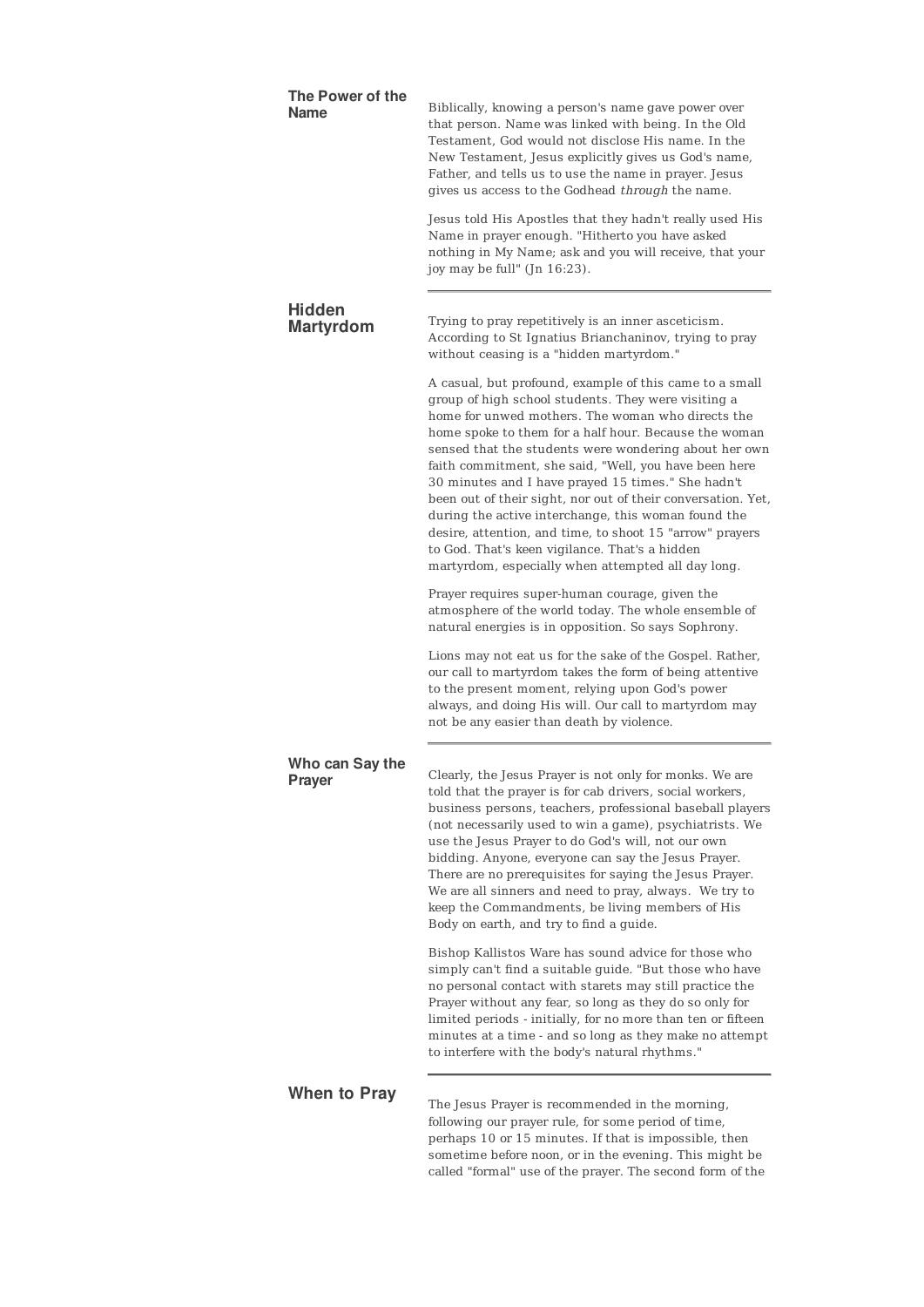Jesus Prayer is the "free" use of the prayer. This means at any and all other times of the day, or night. This is especially true for the semi-automatic tasks such as driving, doing dishes, walking, being unable to sleep, etc. The Jesus Prayer is notably useful in time of extreme concern or upset.

When alone, we might find it helpful to pray the Jesus Prayer, out loud. This can help lower the distraction  $|q_{\text{av}}|$ 

## Prayer of the

The Jesus Prayer is also called the Prayer of the Heart. In Orthodoxy, the mind and heart are to be used as one. St Theophan tells us to keep our "mind in the heart" at all times. Heart means the physical muscle pumping blood, and emotions/feelings, and the innermost core of the person, the spirit. Heart is associated with the physical organ, but not identical with it. Heart means our innermost chamber, our secret dwelling place where God lives.

"The heart is but a small vessel; and yet dragons and lions are there, and there poisonous creatures and all the treasures of wickedness; rough, uneven paths are there, and gaping chasms. There likewise is God, there are the angles, the heavenly cities and the treasures of grace; all things are there." So says St. Macarius.

Someone said the heart is a dimension of interior consciousness, awareness, where we come in touch with an inner space, a space of no dimensions. This consciousness is timeless, the place where tears reside and deep contact with the present moment abide, and from which restful movement comes. Acting out of our heart means to act lightly, with vigor and enthusiasm. When not in that inner awareness, we are restless, agitated and self-concerned.

There is within us a space, a field of the heart, in which we find a Divine Reality, and from which we are called to live. The mind, then, is to descend into that inner sanctuary, by means of the Jesus Prayer or wordless contemplation, and to stay there throughout our active day, and evening. We descend with our mind into our heart, and we live there.

The heart is Christ's palace. There, Christ the King comes to take His rest.

> The photo at the top of the page is a seventeen year old girl [Bethany] who said that, when this was taken, she felt like she was walking "into the silence of the hills." To reach the field of the heart we need outer, and inner, silence, rather like one might experience while gazing upon this scene.

### **Silence**

Silence is a choice. We choose the things we want to do. These things, then, order and measure our lives. Someone said that Christians "order and measure" their lives from communion to communion. We might also say the Christians "order and measure" their lives from silence to silence.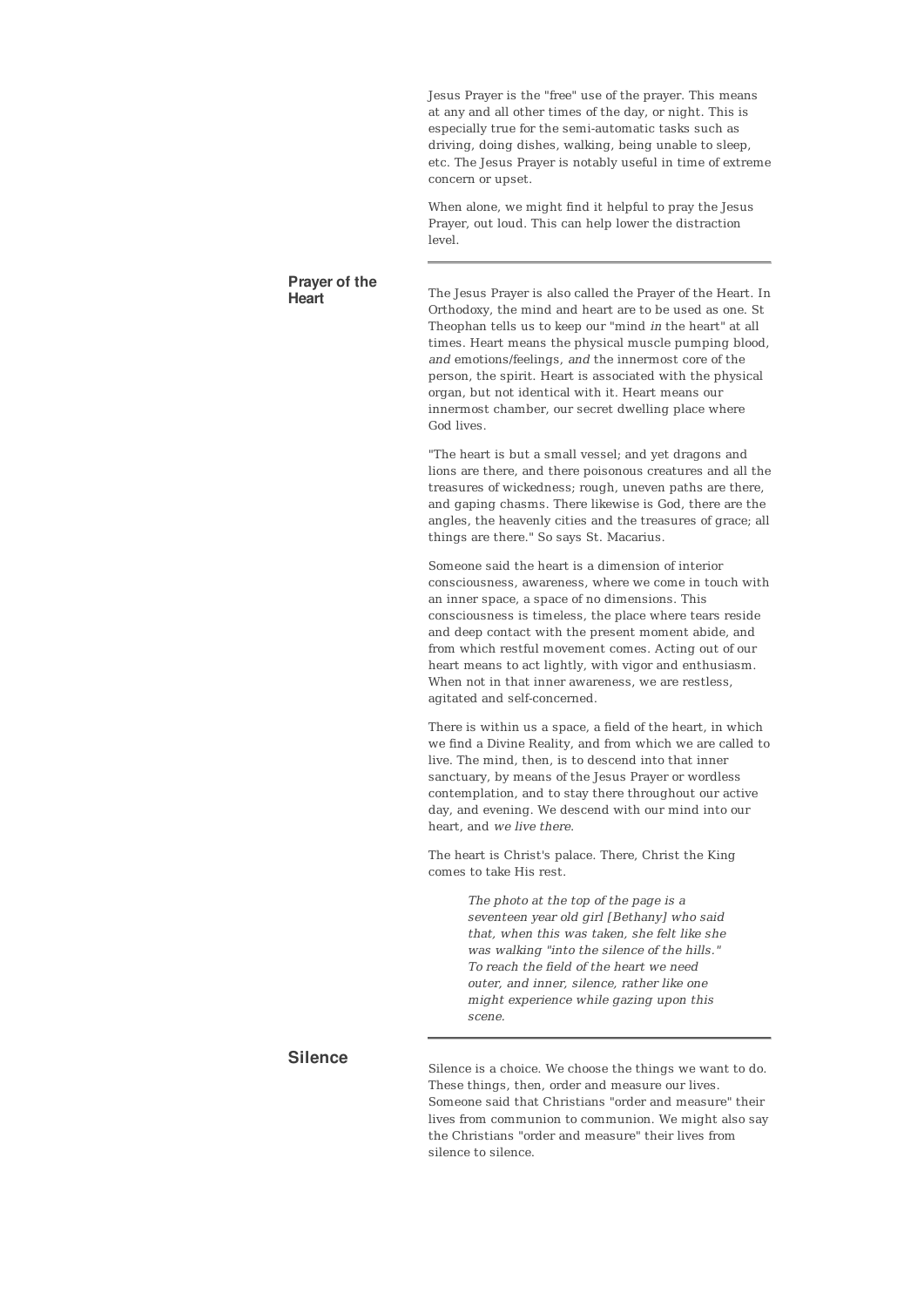Silence, at its best, is God-awareness. We quiet down our outer and inner lives, and listen to God speak. Someone said that when God speaks, His words are like the sound of a flutter of a bird's wings. We need to be attentive if we are to hear anything.

Outer silence is a choice. When my son, in his teen years, rode with me in the family car, we cut a deal. He had the car radio half the time, and I had the car radio half the time. He always chose his half at the beginning of the trip. Like most teens, he wanted his jollies up front. For my half of the ride, I sometimes chose silence, because I like silence. I really didn't do it to cause him pain. He, however, did sometimes have a restless and difficult time of it. Later he did tell me that he enjoyed our quiet evening rides together.

Outer silence calms the senses. By contrast, sensory overload and excitement can be addictive.

Inner silence can usually be achieved only by substituting one thought for another. Hence, the Jesus Prayer overrides our usual compulsive stream of consciousness about our own anxieties. Beginning with this form of prayer, then we might be led to deeper inner stillness, prayer without words. The caution here is that prayer without words is not heaviness, semi-sleep dullness. Rather, wordless prayer is alive, vigorous God-awareness.

A seventeen year old said she learned recently that, "Silence is my friend."

Abba Pastor tells us that any trial which comes to us can by conquered by silence.

Contemplation Contemplation has been described as clear awareness without words. Contemplation is a "seeing clearly." We lay aside thoughts, not to lead to a vacuum or drowsiness, but to inner plenitude. We deny to affirm. Wordless contemplation is not an absence, but a presence, a God-awareness. The aim is to bring us into a direct meeting with a personal God, on God's terms.

> Inner silence, inner stillness, called hesychia, is experienced by wordless sitting, imageless contemplation. When consciousness strays, a phrase like "Lord Jesus" can be used to bring the mind back, and then the person sits quietly in the presence of the Lord. The desire of wordless sitting awareness is to open oneself to God, to listen to God.

Some teachers suggest that if we are able, we spend a half hour of wordless sitting, begun by asking God to teach us to pray, or a Bible quote. Usually this is best done in the morning, upon rising or before noon. If the person is able, a block of the some quiet time is also recommended for the evening. Hopefully, all this is worked out with the direction of a spiritual guide.

Both the Jesus Prayer and contemplation make us single-centered, concentrating upon the here and now, focused, one-pointed. The point is God.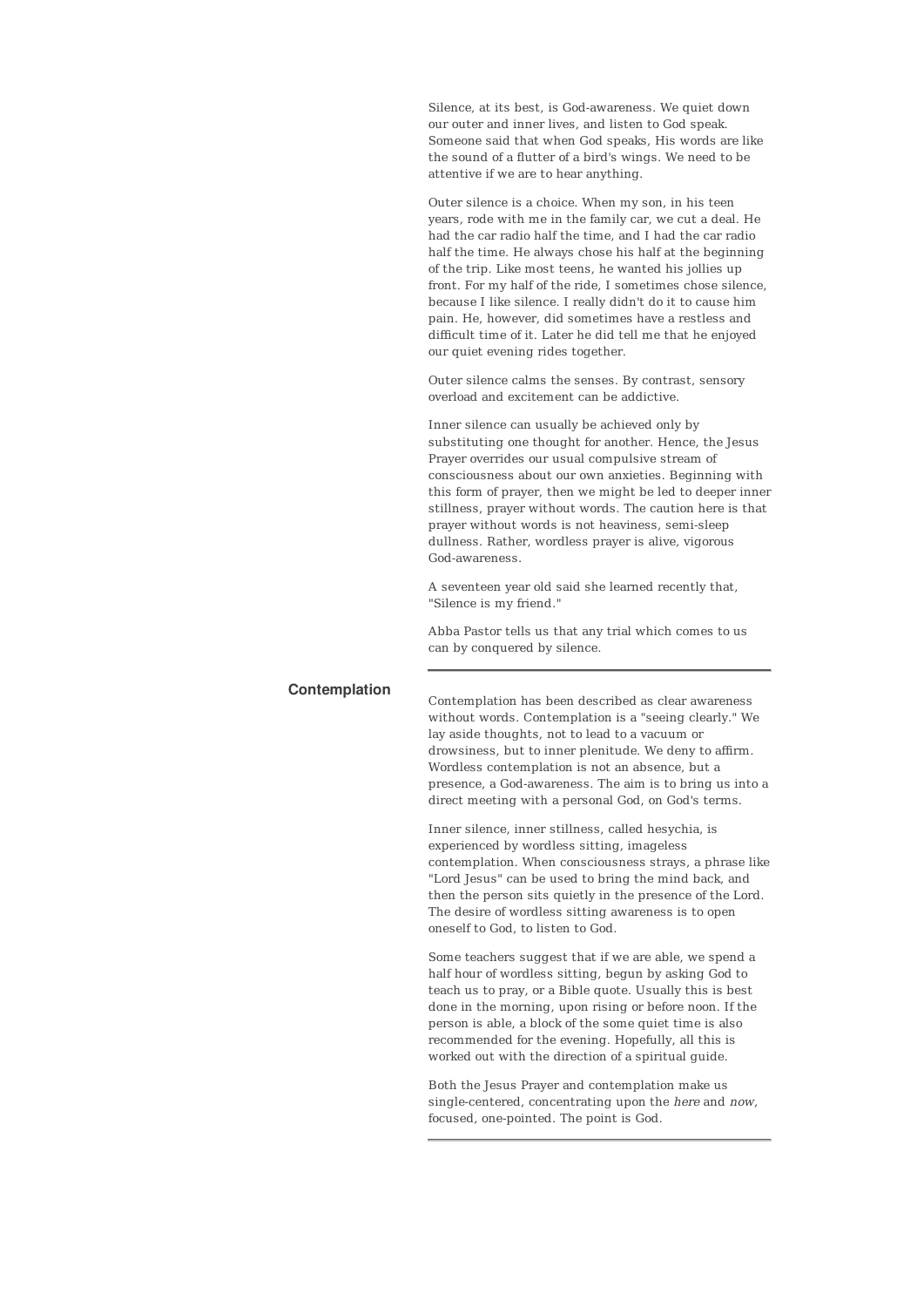## Changing the<br>Universe

Every prayer changes the entire universe. Our every prayer, each prayer, actually changes history, the way God created the world, and all else. God is outside time. God is not "waiting up there" for our prayer, and then He acts. All has already occurred in God.

# Intercessory<br>Prayer

St Therese, a Roman Catholic saint, had difficulty knowing that God heard her prayers for others. As a youth, she decided to put God "to the test" once and for all. Perhaps only a saint can "test" God. She prayed fervently for the salvation of a callused serial killer of women, Henri Pranzini. Pranzini was caught, found guilty and sentenced to the guillotine. During this time, Therese prayed that he be saved, and that she be given a sign that a conversion took place. Pranzini became more arrogant. Therese persisted. On the execution day, Pranzini walked up the steps, put his head onto the block, still jeering. Then, unexpectedly, he lifted up, grabbed the crucifix hanging from the side of the nearby priest, and Pranzini kissed the feet of Christ three times. Pranzini publicly repented. He then put his head back down onto the block, and the guillotine fell. Therese claimed that her prayers were answered. She claimed that her intercessory prayers saved a hardened criminal.

Is this really the way intercessory prayer works? In a word, yes. How? The answer to that rests somewhere in God's mysterious ways. What we do know, for certain, is that every prayer for someone else is heard, and in God's goodness, answered, for the other person's good. Every single prayer for another helps that other person, and helps us.

The lives of the saints are replete with examples. St Monica, mother of St Augustine, prayed day and night for her son when he was living a wild life. Augustine had, among other activities, fathered a child out of wedlock. Monica was told by her Bishop that "no child of so many tears (prayers) could be lost." Monica's prayers were instrumental in saving Augustine.

We are each called to pray, ardently, for our children, family, priest, the Church, country, world. We have a noble and royal vocation, to pray and make an untold difference in the entire cosmos

# How Does It<br>Work?

Like swimming, we are to "jump in" and just begin. There is a world of difference between thinking, or talking, about quiet prayer, and actually praying. Like beginning swimmers , we only learn by getting wet.

The Fathers tell us that, often, the first thing that happens is an experience of darkness and resistance. Then, when we persist, peace begins to replace the darkness. The temptations may become more severe, even temptations to stop the praying, but we sin less. The Fathers tell us that, as we continue to pray and live the commandments, go to Church and listen to our spiritual Father, we can expect to become freed from indecision, upset and hesitation. Our will becomes stronger. We can expect to be available to others in ways we otherwise would not have been, and we will become more effective and creative.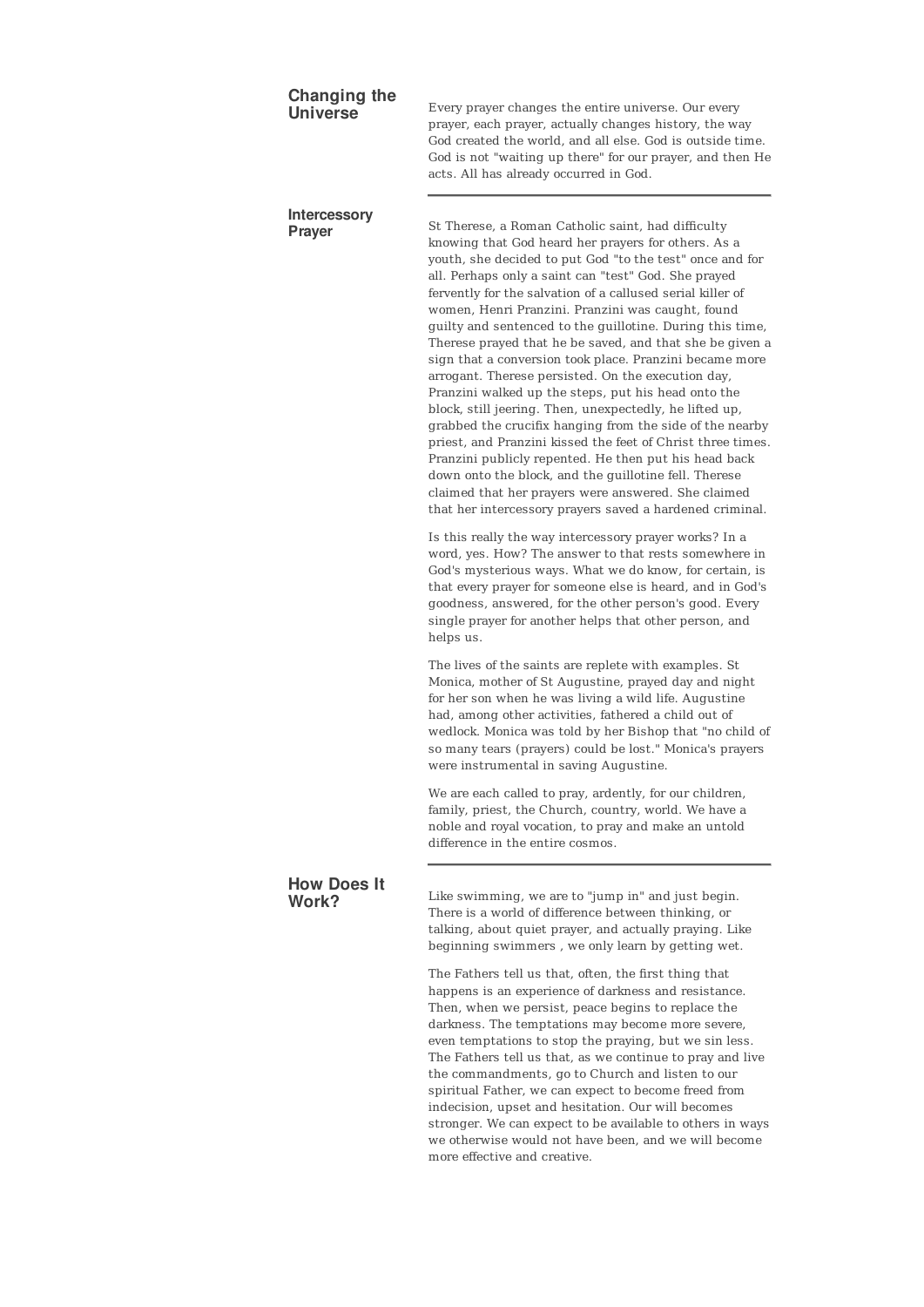Bishop Kallistos Ware says that by spending only a few moments invoking the Divine Name each day, we actually transform all the other remaining moments of the day.

In the beginning, there may be no new insights and no pleasant feelings. Was it a waste of time? Not necessarily. By faith, the Christian believes that spending time wanting to pray, and actually praying, does touch a Merciful God. God hears. And, in turn, Divine Truth is known through direct experience, sometimes called intuition. Something is happening, and changing at a deeper level of consciousness, unnoticed.

We can expect invisible, subtle snares, sent from Satan, precisely because we have upscaled our efforts, and are turning to God. In a sense, we rouse the enemy to action. St. John Chrysostom says that when we begin to pray we stir the snake (living within us) to action, and that prayer can lay the snake low.

There is no ascetic effort more difficult, more painful, than the effort to draw close to God, Sophrony tells us.

When we begin to pray, we expend desire and effort. The results are up to God. Real prayer is a gift from God, not the payment for our perspiration.

Prayer works in the Unseen Warfare as a power/gift from Jesus, given as a function of our ability to receive it. We increase our ability to receive by asking for the increase, and God grants it as He sees fit, in His tender, all sweet and merciful manner.

Not Yoga<br>Sitting, saying the Jesus Prayer, or in wordless contemplation, is not Yoga or any far Eastern practice. The difference is the Christian encounter with the living God, Jesus.

> The postures, techniques and outer form may be similar, but the content is unique in Christian prayer. The content of Christian prayer is Jesus.

Sometimes the difference is likened to a priceless painting. We might admire the exquisite frame of the painting, and rightly so. But the frame is not the masterpiece. The similarities of Eastern Yoga and Sufi practice in prayer are the frame, but Christ is the masterpiece, the insides, of the prayer of the Christian. And, that is all the difference in the world.

### Techniques & **Psychosomatic Issues**

The Orthodox understanding of the role of the body in prayer rests upon a sound anthropology. The body, soul and spirit act as a single unit, not divided or split up. Therefore, the body has a role in prayer.

How we involve the body can be understood in three ways. Sometimes this is called psychotechniques. 1. Breathing, 2. Inner Exploration, and 3. Posture. Across the centuries, these issues have been explosive.

1. Breathing. Bishop Kallistos Ware says that if we pray the Jesus Prayer for short periods, ten or fifteen minutes at the beginning, then there is no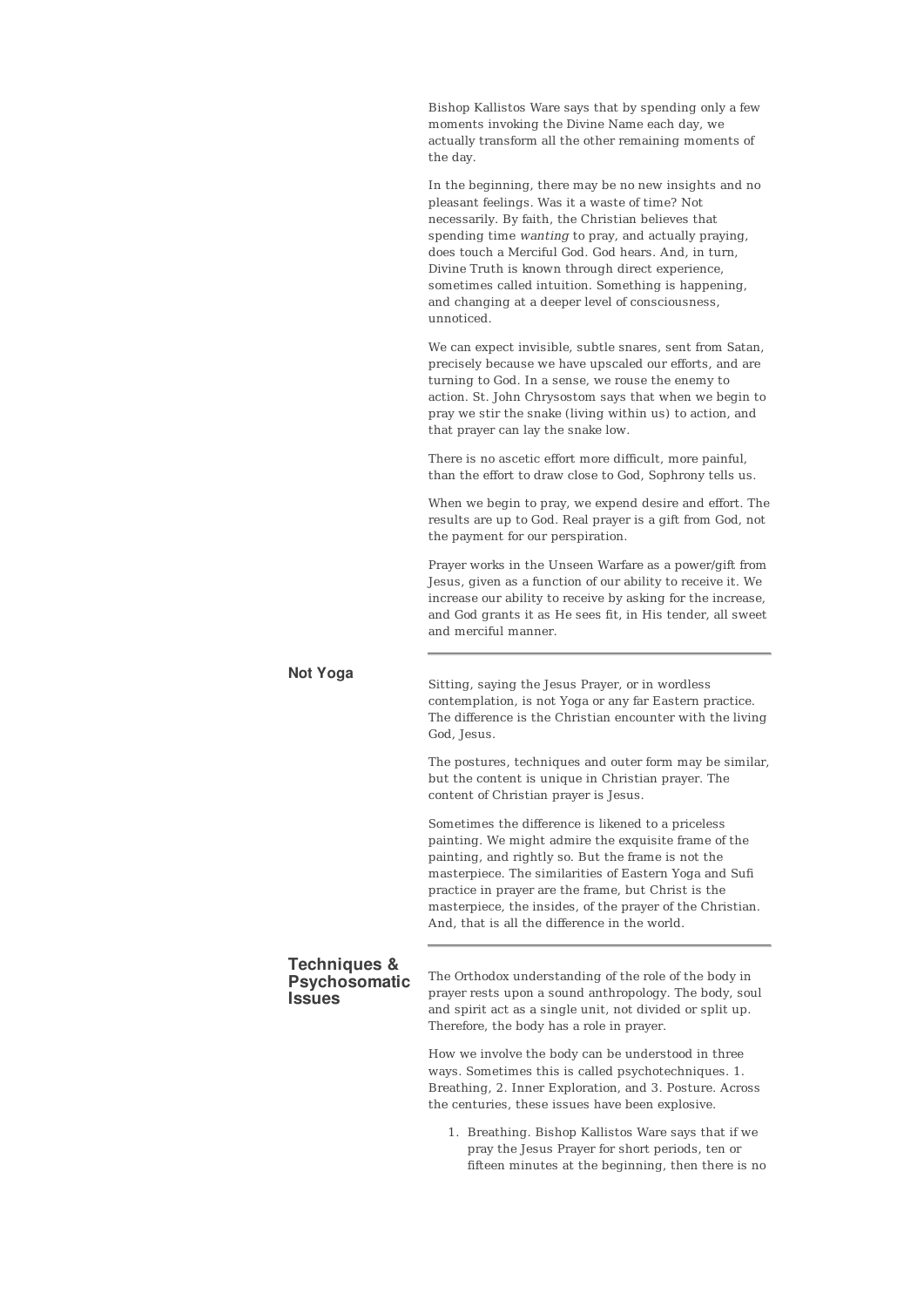problem matching the words of the prayer to our breath. We are to breath naturally, without playing with the rhythm of the breath. On the inhale, we can say, "Lord Jesus Christ, Son of God." On the exhale, we can say, "have mercy on me, a sinner." We are to breath and pray slowly and reverently and attentively.

- 2. Inner Exploration. Inner exploration usually means following our breath into the nostrils, down into the lungs, around the insides, and out. This is unquestioningly, forbidden. The dangers involved in all this cannot be exaggerated.
- 3. Posture. The usual position, as recommended by Bishop Kallistos Ware, is a comfortable sitting position in a chair. Sometimes standing is recommended. Usually the eyes are kept closed. Posture can take many forms, as long as the postures are reverent.

Modern serious and enlightened authors, such as Bishop Ware, St Igantius Brianchaninov and Sophrony all agree that "the fullness of the Jesus Prayer can by practiced without any physical methods at all."

In summary, it can be said that physical methods are optional and not at all necessary. Physical techniques are more suitable for beginners, says St Gregory Palamas. Physical techniques are potentially dangerous, and not to be used without a guide. St Theophan suggests, "Make a habit of having the intellect stand in the heart, but not in a physical way."

**Prayer Rope**<br>Orthodox prayer ropes are usually soft and made of wool. The purpose is to help us concentrate, not necessarily to count. In the famous book, The Way of the Pilgrim, the pilgrim said the prayer 2,000, then 6,000, then 12,000 times. Is 12,000 Jesus Prayers better than 2,000? Absolutely not. Quantity has nothing to do with love, and a living relationship with Jesus. The pilgrim did 12,000, no more and no less, as an act of obedience to his spiritual father, not because he was "making progress." He also prayed much because that was his "heart's desire." Every prayer is an act of love, made to the Author of Love, Who is waiting expectantly for our desire, and our acceptance of His Love.

### The Jesus Prayer as **Psychotherapy**

As medicine, the Jesus Prayer is destructive of the passions and altering of conduct. Just as a doctor places a dressing on a patient's wound, and the dressing works without the patient's knowing how, calling on the Name of God "removes the passions" without our knowing how and why, according to Barsanupius and John.

The Holy Name, when repeated quietly, penetrates the soul rather like a drop of oil, spreading out and impregnating a cloth.

Our modern translation of "mercy" is limited and